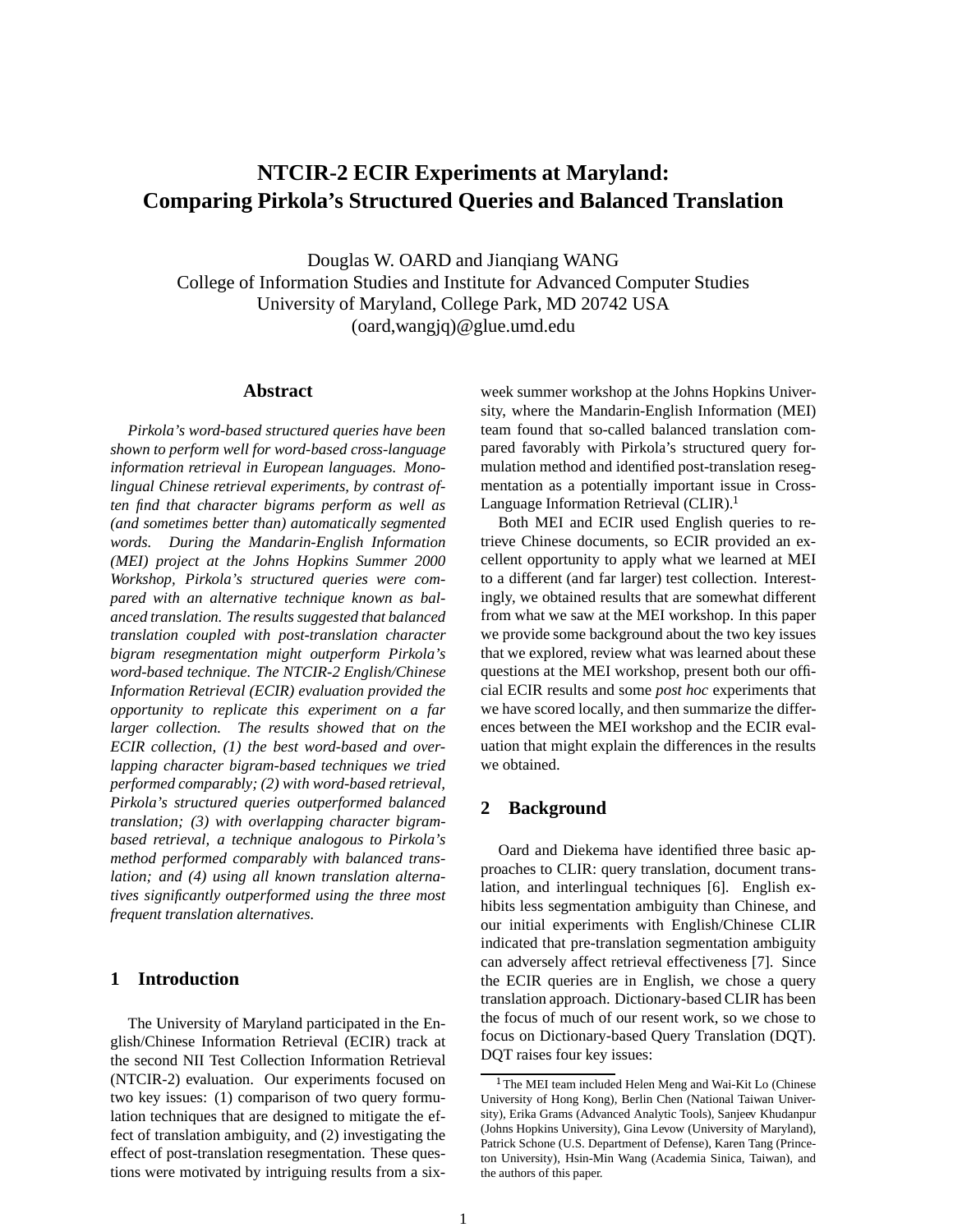- Pre-translation term selection. Selecting the units of meaning (which we call "terms") that are to be translated.
- **Dictionary coverage.** Obtaining a dictionary with sufficient coverage to assure that that correct translations of the selected terms are known.
- **Translation selection.** Choosing appropriate translation(s) for each selected term.
- **Query formulation.** Construction of a query that accommodates any unresolvable translation or segmentation ambiguity.

We chose to focus our ECIR experiments on the last question, so we adopted a simple approach to English term selection (translating each word in the query separately), reused an existing English/Chinese bilingual dictionary, and (except for some contrastive experiments) used all known translations. In this section, we describe three word-based query formulation techniques and then introduce the question of posttranslation resegmentation.

## **2.1 Query Formulation**

In early work on DQT for CLIR, queries were typically formed by including all translations for all of the query terms. When used with retrieval systems in which all translations contribute equally (e.g., vector space methods), this approach gives more weight to query terms that have many translations than to those that have few. This is generally an undesirable trait for a retrieval system, since terms with fewer translations are usually more specific (and hence more useful for retrieval) than terms for which many different translations are possible. This *unbalanced* query formulation technique is still often used as a baseline in CLIR experiments, but better techniques are now known.

An obvious improvement is to rebalance the contribution of each term in some way. This insight was simultaneously introduced at the 1999 Topic Detection and Tracking evaluation by two teams [3, 4]. The key idea, which Levow and Oard called *balanced* translation, is that the weight associated with each translation of a query term can be averaged in some way to compute a weight for that query term. Balanced queries formulated in this way can be thought of as estimating the weights for query-language terms (as if the documents had been written in the query language) and then performing retrieval using those weights.

Remarkably, the best known alternative to balanced translation was also simultaneously reported, in this case at SIGIR 98 [1, 8]. Lacking a better title for the technique, we refer to it simply as "Pirkola's method," since Pirkola wrote more extensively on the issue. $2$  In



**Figure 1. Estimating query term weights using balanced translation.**

so-called bag-of-terms information retrieval systems, term weights are computed from three sources of evidence:

- **Term frequency**  $(TF_{i,j})$  The number of times term i appears in document  $j$  (a property of a term in a document).
- **Document frequency**  $(DF_i)$  The number of documents term  $i$  appears in (a property of a term).
- **Document length**  $(L_i)$  The number of terms document  $j$  contains (a property of a document).

Retrieval systems typically compute term weights as a nonlinear function of these three parameters. In Pirkola's technique,  $TF'$ ,  $DF'$ , and  $L'$  for the query language are estimated as:

$$
TF'_{i,j} = \sum_{k} TF^{k}_{i,j}
$$
  

$$
DF'_{i} = \bigcup_{k} DF^{k}_{i}
$$
  

$$
L'_{j} = L_{j}
$$

where  $TF_{i,j}^k$  is the number of times translation k for term *i* appears in document *j* and  $\bigcup_k DF_i^k$  is used to indicate the document frequency that would be computed for the union of the sets of documents in which the translations for term  $i$  are found. The weight for each query language term is then computed directly from these estimates.



# **Figure 2. Pirkola's method for estimating query term weights.**

Balanced translation and Pirkola's method both estimate query term weights from the same evidence, but nonlinearities in the term weight computation result in different estimates. Figures 1 and 2 illustrate the two approaches. As Sperer and Oard have observed, Pirkola's technique tends to be conservative, estimating a high document frequency (which results in a low

<sup>&</sup>lt;sup>2</sup>Pirkola called the technique a "structured" query, but balanced translation also produces queries with structure.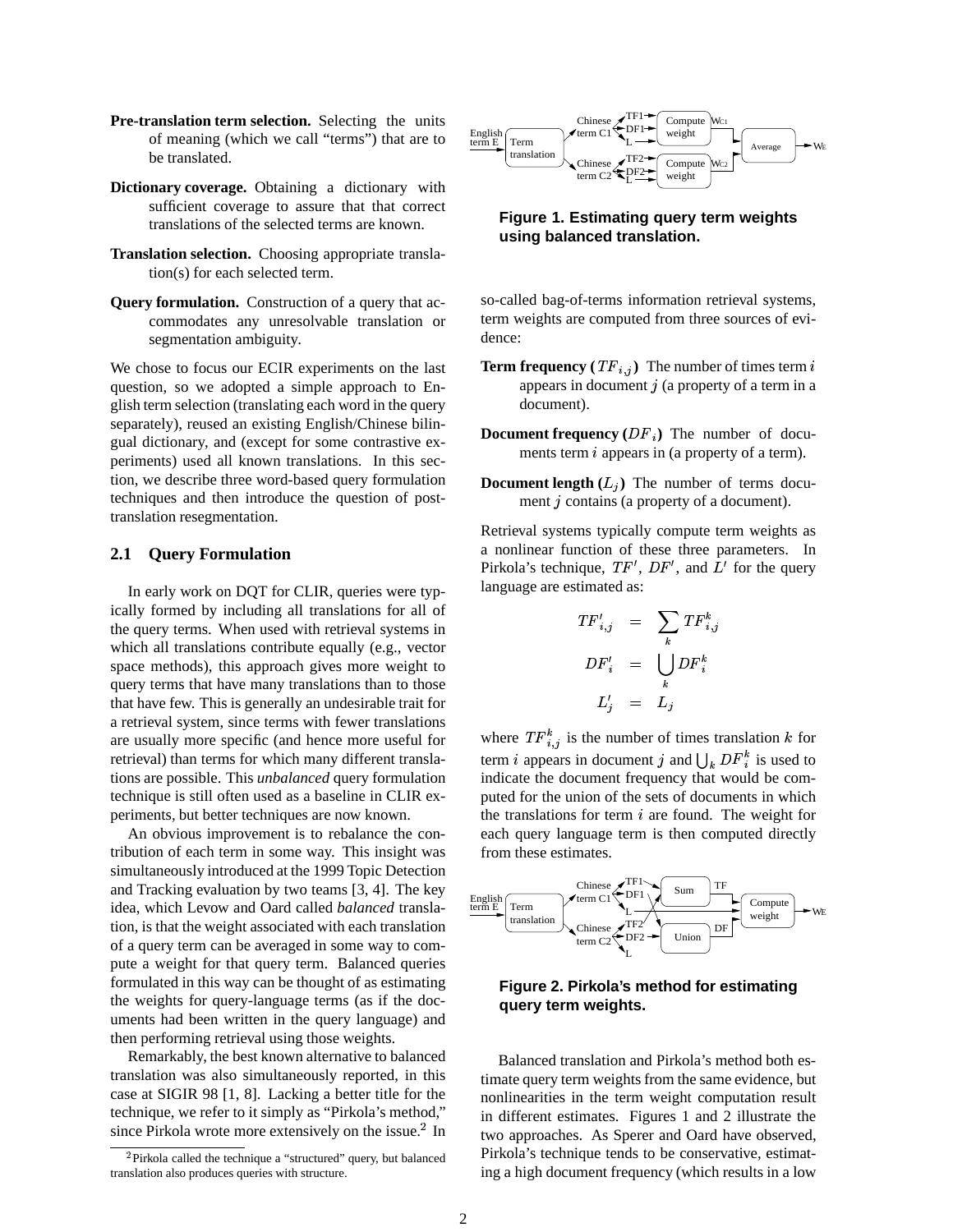term weight) if any translation of a term has a high document frequency [9]. Balanced translation, by contrast, allows rare translations to contribute their relatively high term weights to the query term on a more equal basis. We are not aware of any careful comparisons between balanced translation and Pirkola's method, so one goal of our ECIR experiments was to perform such a comparison.

## **2.2 Post-Translation Resegmentation**

Retrieval of Chinese documents brings into sharp focus an issue that is present to some degree in any language: the terms that result from translation might not be the best terms to use for retrieval [5]. Specificity is a desirable characteristic of terms to be translated, since specific terms naturally exhibit little translation ambiguity. For this reason, translation of multiword expressions typically improves CLIR effectiveness when compared to word-by-word translation [2]. Two competing effects must be considered when selecting terms for retrieval, however. The use of very specific terms tends to increase precision, while the use of less specific terms tends to benefit recall. Many experiments with English retrieval have shown that it is generally better to use the constituent words of a multiword expression as if they were separate terms.<sup>3</sup> Documents that contain the entire expression will still accumulate more weight than documents that contain only a portion of it, but documents with only a portion of the words also become retrievable. This suggests that it might be beneficial to resegment multiword translations into individual words prior to retrieval.

Chinese adds a new twist to this issue: word boundaries are generally not marked, so the proper degree of granularity for post-translation resegmentation is unclear. One simple expedient, finding the smallest components of a translation that could possibly be words, would usually result in indexing single characters, since almost every Chinese character can be used alone as a word. Indexing overlapping character bigrams is known to result in far better retrieval effectiveness than indexing single characters [10], and our experience in the MEI project (described below) suggests that this is also a reasonable approach to posttranslation resegmentation for queries that have been translated into Chinese.

It is not immediately clear how post-translation resegmentation and query formulation should interact. Balanced translation and Pirkola's method are both reasonable approaches to combination of evidence from alternate translations, but how should the evidence from each bigram of a multi-character translation be combined? This was one of the key questions that we investigated in the MEI project, which is described in the next section.

## **2.3 The MEI Project**

The MEI project team worked together for six weeks in July and August of 2000 at the Johns Hopkins University Center for Language and Speech Processing [5]. The principal focus of the project was development of techniques for cross-language speech retrieval. The MEI project reused two test collections that were originally developed for the Topic Detection and Tracking (TDT) evaluation. Both the TDT-2 and TDT-3 collections contain English newswire articles from the New York Times and the Associated Press, Mandarin Chinese radio broadcast stories from the Voice of America (with known story boundaries), and event-based relevance judgments for multiple topics. Machine-produced (errorful) Chinese transcripts of the Voice of America broadcasts are also available. The MEI task wasto perform query-by-example on the collection of Mandarin Chinese audio stories, using a single English newswire story as the example document. Since this was a retrospective retrieval task, a variant of mean average precision was used asthe principal measure of effectiveness.

Initial experiments using the TDT-2 collection (17 topics, 2,265 Mandarin Chinese audio stories) suggested that balanced translation and Pirkola's method performed about equally well. Since post-translation character bigram resegmentation seemed to help balanced translation more than it helped Pirkola's method in these initial exploratory experiments, balanced translation was adopted for the remainder of the MEI project. Ultimately, post-translation resegmentation into overlapping character bigrams was found to produce a statistically significant 11% relative improvement over the use of words when balanced translation was used with the TDT-2 collection. We did all of our development work with the TDT-2 collection, holding out the entire TDT-3 collection (56 topics, 3,371 Mandarin Chinese audio stories) for a formal evaluation at the end of the project. Surprisingly, no improvement over word-based retrieval was observed when bigram resegmentation was used with balanced translation on the TDT-3 collection. The MEI project thus framed the questions well, but left for future work the careful comparison of balanced translation with Pirkola's method and the detailed study of the interaction between those techniques and post-translation query resegmentation.

## **3 ECIR Experiment Design**

Figure 3 provides an overview of the processing stages in our ECIR experiments. English queries were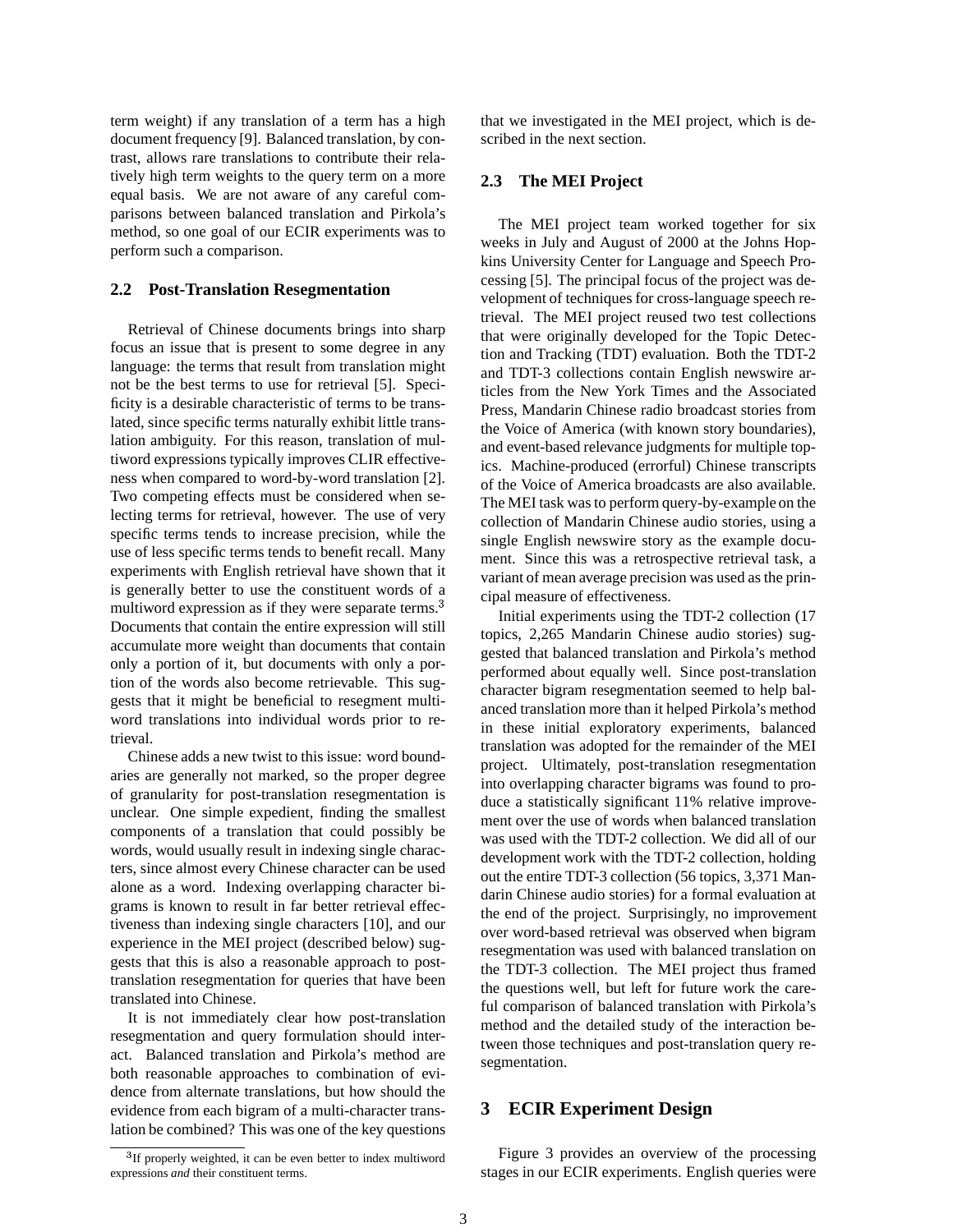formulated by using every word in the title, description and narrative fields of the topic description. The average query length was 115 words, about 23% of the number of words found in an average MEI query. Three alternative query translation algorithms were implemented: Pirkola's method, balanced translation, and a baseline unbalanced "bag of translations" approach. Consistent segmentation was used for both query formulation and indexing. For word-based segmentation, we used freely available software from the Linguistic Data Consortium  $(LDC)^4$ . As an alternative, we used locally-developed software to form overlapping character bigrams. Term boundaries were known after query translation from English to Chinese, so only within-term bigrams were generated. Term boundaries were not known in the Chinese documents, so all possible bigrams were generated.<sup>5</sup> When only overlapping bigrams were indexed, single-character Chinese translations of query terms were effectively ignored.



**Figure 3. System design.**

Our English/Chinese bilingual term list was represented in the GB code that is commonly used on the Chinese mainland, but the document collection was represented in the Big 5 code that is commonly used in Taiwan and Hong Kong. Conversion from Big 5 to GB is straightforward, since the mapping in that direction is is generally many-to-one, so we chose to standardize on GB and used freely available software to convert the documents into that representation. $6$ .

The ECIR collection contains 132,173 Mandarin Chinese news articles from five news agencies in Taiwan, 50 topic descriptions, and relevance judgments developed using a pooled assessment methodology with seven participating systems. We used version 3.1p1 of the Inquery text retrieval system, which does not include native support for the multibyte character representation used in GB. This limitation was easily overcome by using the hexadecimal representation of each term. For example, the GB code for the two-character Chinese word pei2chang2 (compensate) would be represented as "0xC5E2B3A5." For each topic, Inquery produces a ranked list of documents, for which retrieval effectiveness measures were computed using NTCIR-2 ECIR relevance judgments and the freely available trec\_eval software. In this paper we report mean uninterpolated average precision over 50 topics, and treat differences as statistically significant if a two-tailed paired *t*-test results in  $p < 0.05$ .

We focused our experiments on three questions:

- Is Pirkola's structured query method effective for Chinese?
- Can post-translation resegmentation into character bigrams improve over word-based techniques?
- Can limiting the number of translation alternatives that must be considered improve retrieval effectiveness?

As originally designed, Pirkola's method is a wordbased technique. The Chinese implementation is thus quite straightforward when words found using the LDC segmenter are indexed. The design space is far larger in the second case, since both Pirkola's structured query method and Levow and Oard's balanced translation technique are silent on the question of which Inquery operator (if any) should be used to group the component bigrams of a translation that contains more than two Chinese characters. The simplest approach is to treat multiple bigrams from the same translation in the same way as multiple translations from the same English term. The MEI project reported that balancing the contribution of each term using Inquery's #sum operator could be helpful when using balanced translation, so we tried that condition as well. Nesting a #sum inside a #syn is not possible because #sum produces belief values while #syn operates on term frequency and document frequency statistics. Accordingly, to construct a technique analogous to Pirkola's structured query method we used the  $\#\text{OD}_n$  (ordered distance) operator to group the component bigrams of a translation.<sup>7</sup> That operator computes term frequency and document frequency statistics for the specified ordered sequence of bigrams. This is essentially a "back door" way of approximating wordbased translation, but with the matching based on the known translations rather than the LDC term list.

## **4 Results and Analysis**

We submitted three experiment runs for official judgment, and scored an additional eight runs locally

<sup>&</sup>lt;sup>4</sup>The LDC segmenter can generate only terms that are contained in its term list. We made no adjustment to the term list to align it with our translation lexicon. The LDC segmenter and the term list are available at http://morph.ldc.upenn.edu/Projects/Chinese/.

<sup>&</sup>lt;sup>5</sup> Some document bigrams contained punctuation or white space, but such bigrams would never match query bigrams and hence did not affect retrieval results.

<sup>&</sup>lt;sup>6</sup>ftp://ftp.cuhk.hk/pub/chinese/ifcss/software/unix/convert/

<sup>&</sup>lt;sup>7</sup>The value of  $n$  was set separately for each translation at one fewer than the number of bigrams.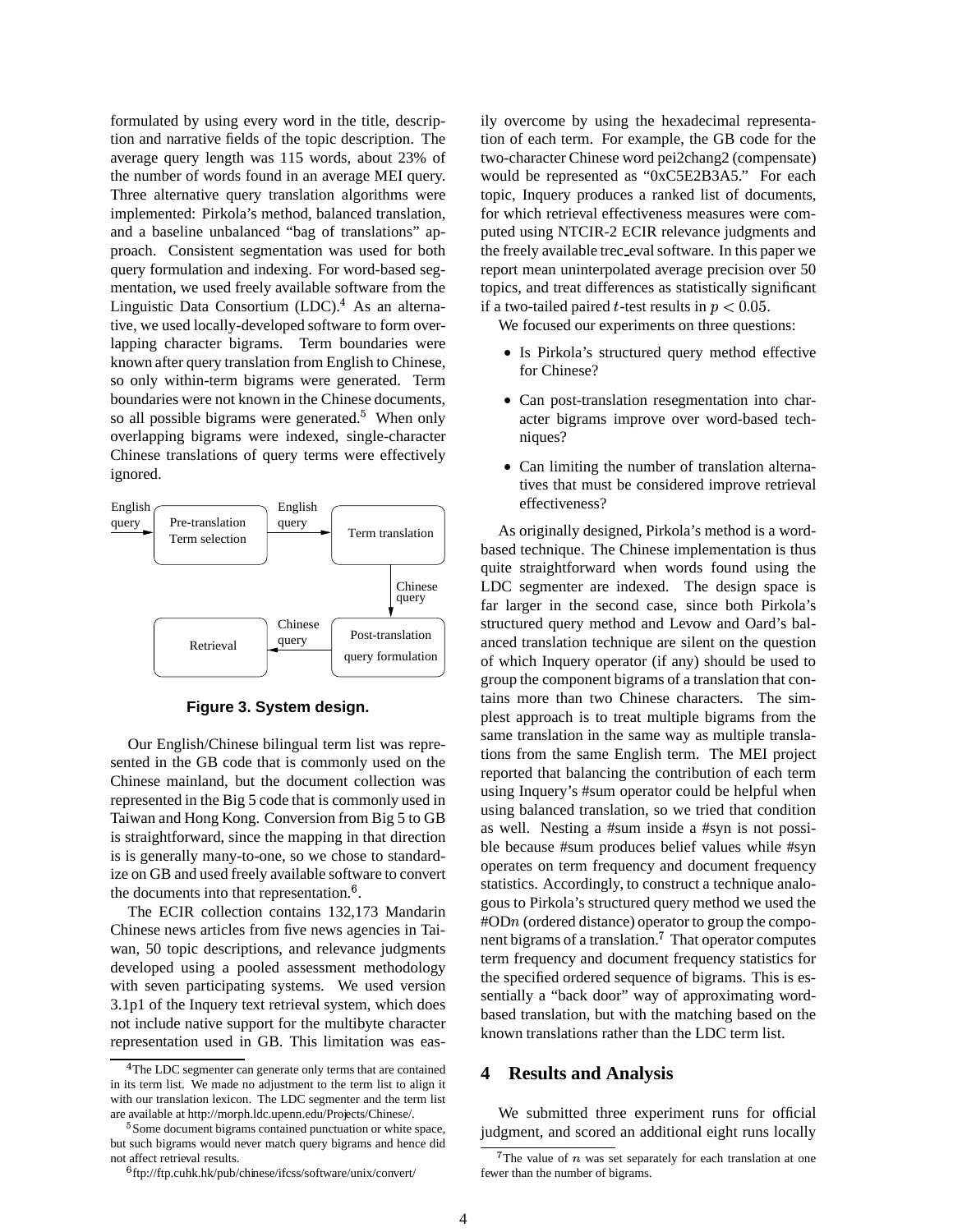| <b>Official Run</b>   | Condition       |
|-----------------------|-----------------|
| <b>UMD-ECIR-LO-01</b> | char_all_syn_od |
| UMD-ECIR-LO-02        | $char_3$ syn od |
| UMD-ECIR-LO-03        | word 3 syn      |

## **Table 1. Official runs.**

using the ECIR relevance judgments. We have adopted a four-field nomenclature to indicate the experiment conditions for each run:

- **Indexed unit.** "word" for automatically segmented words, "char" for overlapping character bigrams.
- **Number of translations.** The maximum number of translation alternatives that would be considered. In our experiments, this is either "all" or "3".
- **Translation grouping operator.** The Inquery operator used to group the alternate Chinese translations of a single English query term. We used "syn" for Pirkola's method, "sum" for balanced translation, or "none" for unbalanced queries.
- **Bigram grouping operator.** The Inquery operator used to group the constituent bigrams of a single Chinese term. We used "od" to enforce an ordered distance constraint (adjacent and in order), "sum" to use average bigram weight, or "none" (effectively treating bigrams as if they were alternate translations). This field was omitted for word-based retrieval.

For example, the best run for character bigram-based retrieval is "char all syn od", which means we indexed character bigrams, used all of the translation alternatives that were found in the dictionary for each query term, grouped alternate translations with Inquery's #syn operator, and grouped the constituent bigrams of any translation that contained more than two characters using the  $#ODn$  operator with an appropriate value of  $n$ . Similarly, for the best word-based retrieval result, "word all syn" indicates that we indexed automatically segmented Chinese words, used all known translation alternatives, and grouped the alternate translations for each term using Inquery's #syn operator. Table 1 shows the correspondence between our official runs and this nomenclature.

## **4.1 Results**

Figure 4 shows the recall-precision curves for the word-based retrieval techniques that we tried, and Figure 5 shows curves for the character bigram-based

|                | #syn | #sum | #none      |
|----------------|------|------|------------|
| Word           | 0.36 | 0.19 | $(1)$ , 19 |
| <b>Bigrams</b> | 0.30 |      | በ 24       |

**Table 2. Comparison of mean uninterpolated average precision for words and character bigrams (no cross-bigram operator, all translations).**

techniques that we tried. $8$ . Table 2 compares the mean uninterpolated average precision for runs under comparable conditions. For words, the Pirkola:Balanced and Pirkola:Unbalanced differences are statistically significant. The Balanced:Unbalanced difference is small, and not statistically significant. For character bigrams, although our technique that is analogous to Pirkola's method appears to consistently achieve better mean uninterpolated average precision than balanced translation, that result is statistically significant only when no cross-bigram operator is used. Stated another way, the technique analogous to Pirkola's method (with  $\#\text{OD}n$  across bigrams) is statistically indistinguishable from balanced translation (with #sum across bigrams). Finally, the difference between unbalanced and balanced translation is not statistically significant.



**Figure 4. Word-based techniques.**

## **4.2 Analysis**

Our analysis of these results has produced the following observations:

<sup>&</sup>lt;sup>8</sup> After the workshop, we found an error in processing documents with overlapping character bigrams. We corrected the error, re-ran all the experiments in which character bigrams were used, and updated our analysis. The results described in this paper are based on those corrected runs.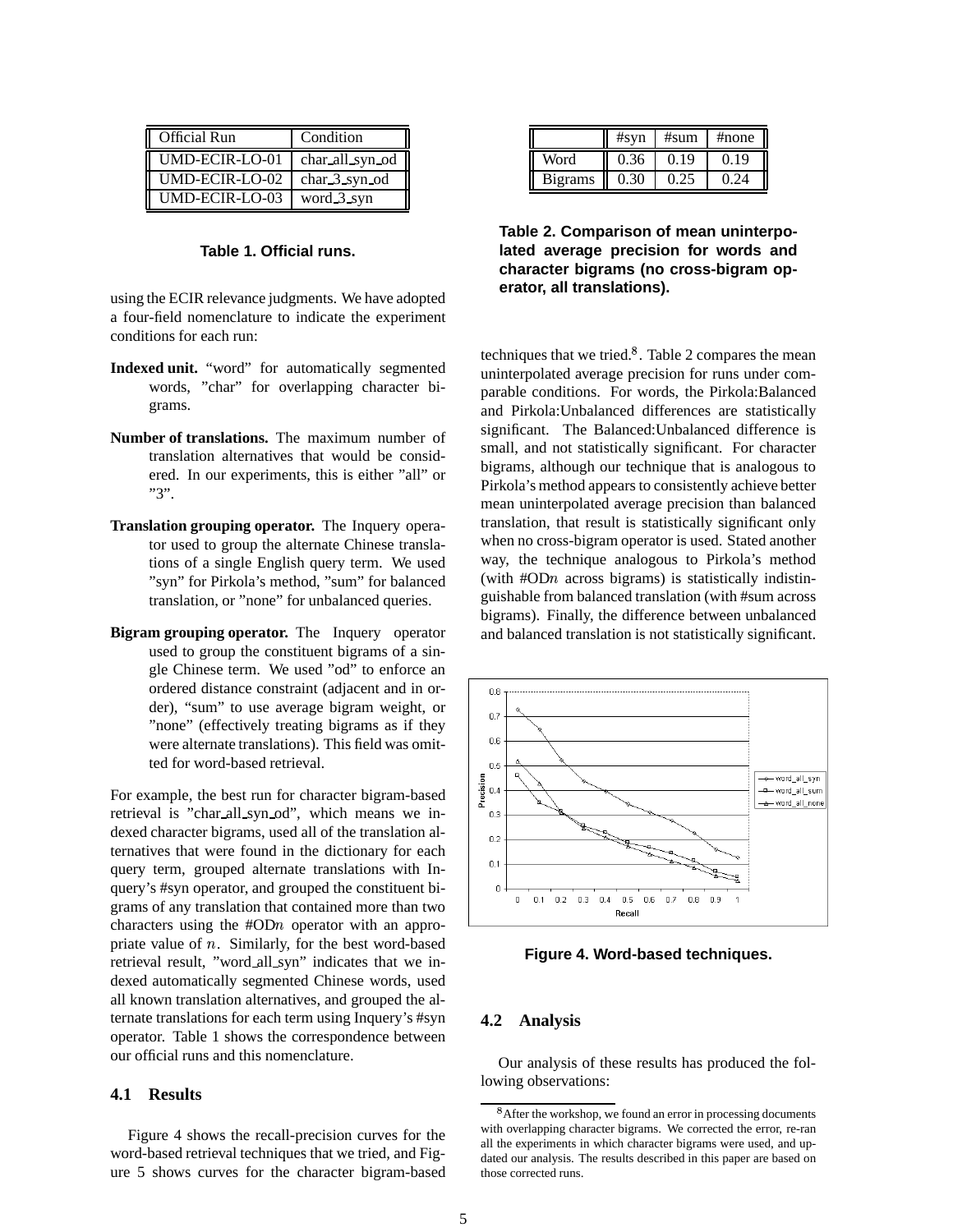

**Figure 5. Character bigram-based techniques.**

|         | #syn | #sum |
|---------|------|------|
| none    | 0.30 | 0.25 |
| #sum    |      | 0.29 |
| # $ODn$ | 0.32 |      |

**Table 3. Effect on mean uninterpolated average precision of cross-bigram operators (vertical) for two cross-translation operators (horizontal).**

- / It appears that we achieved the best results from Pirkola's word-based method. Among wordbased methods,Pirkola's method clearly outperformed the other two techniques that we tried. Among bigram-based methods, char all syn od and char all syn none did the best and were statistically indistinguishable. Pirkola's wordbased method seems to lead to better mean uninterpolated average precision than either of these, but the differences are not statistically significant.
- We found that #sum is an effective cross-bigram operator. As Table 3 shows, use of #sum as cross-bigram operator (with balanced translation) improves mean uninterpolated average precision from 0.25 to 0.29 and this difference is statistically significant. By contrast, that use of  $#ODn$  as a cross-bigram operator (with the method analogous to Pirkola's) appeared to improve mean uninterpolated average precision from 0.30 to 0.32, but that difference is not statistically significant. Overall, these experiment results indicate that properly handling post-translation resegmentation could be help-

|  | Max Trans    word_syn_*   word_sum_*   char_syn_*_od |
|--|------------------------------------------------------|
|  |                                                      |
|  |                                                      |

## **Table 4. Effect on mean uninterpolated average precision of limiting the number of translation alternatives.**

ful.

- Limiting the number of translation alternatives in the way that we tried does not appear to be helpful. Table 4 shows a contrastive condition in which only the three translations with the highest frequency in a monolingual Chinese corpus were used. We used a corpus frequency list provided by LDC for this purpose. $9$ . This resulted in a statistically significant decrease in uninterpolated mean average precision for Pirkola's word-based method. No statistically significant effect was observed for balanced translation. Finally, limiting the number of translation alternatives had a statistically significant adverse effect on the one post-translation resegmentation configuration that we tried.
- / Finally, comparison of word-based retrieval and overlapping character bigram-based retrieval under similar conditions shows no statistically significant difference. This is consistent with results that have been previously reported for monolingual Chinese retrieval.

## **4.3 Comparison with MEI Results**

In the MEI project, we had some indication that balanced translation and Pirkola's method performed about equally well. With the ECIR collection, however, we observed that Pirkola's method achieved a statistically significant improvement over balanced translation (with automatically segmented words). On a related point, in the MEI project we found that post-translation resegmentation into character bigrams could be helpful (with balanced translation and no cross-bigram operator). In the ECIR evaluation, we found that although this was true for balanced translation, the situation was reversed for Pirkola's method. Several factors might explain these differences:

• The comparison between Pirkola's method and balanced translation that was done in the MEI project was based on a preliminary system configuration, and time constraints precluded replication of that experiment using the final MEI

<sup>&</sup>lt;sup>9</sup> Available at http://morph.ldc.upenn.edu/Projects/Chinese/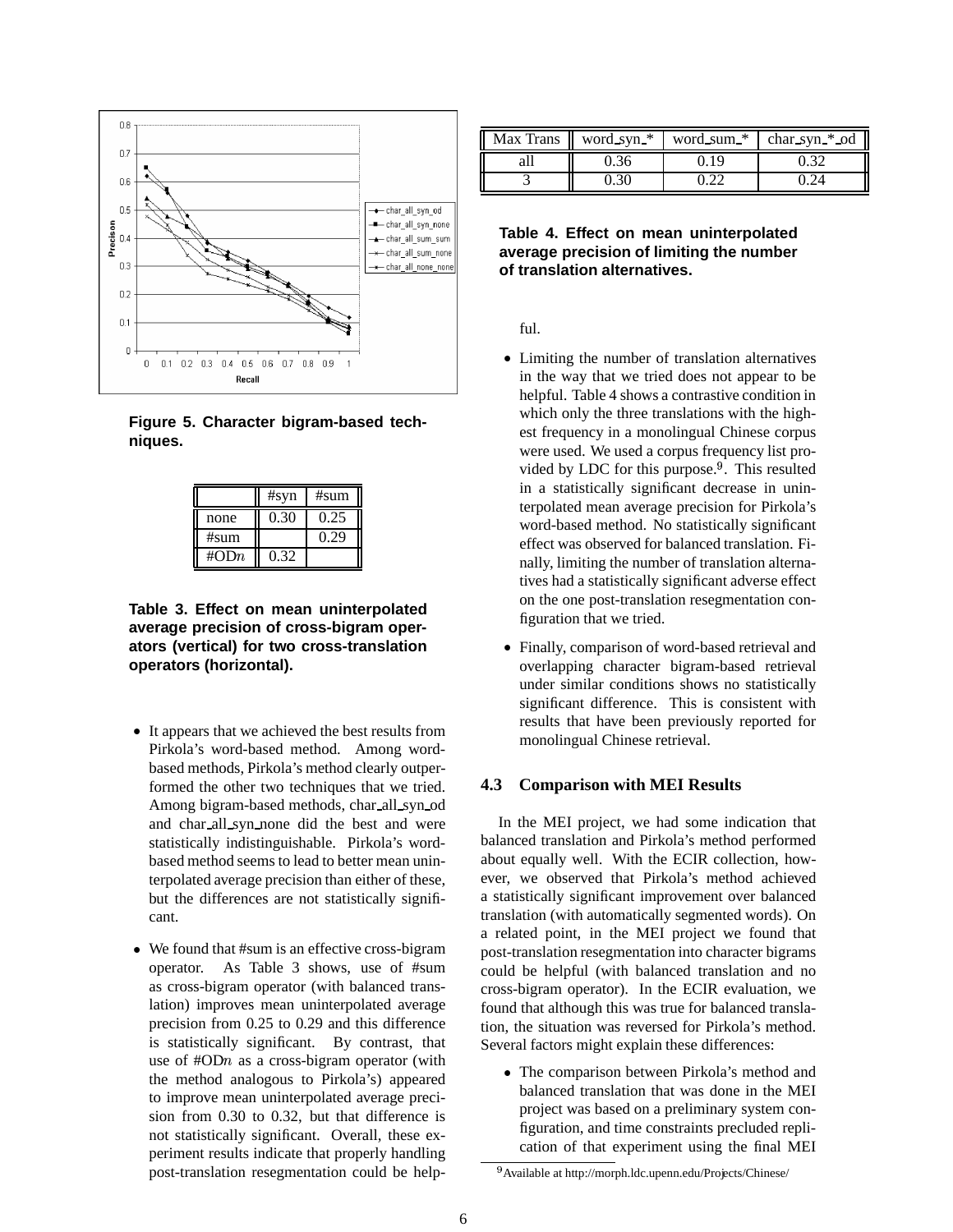configuration. Our conclusion at MEI that those two techniques performed about equally well must therefore be regarded as tentative.

- / Multiword expressions were translated in our MEI experiments whenever the expression could be found in our dictionary. Because of time constraints, in ECIR we used word-byword translation instead. This almost certainly resulted in a lower baseline and fewer multiword translations. With fewer long translations, multiple bigrams may have been less common.
- The TDT-2 and TDT-3 test collections are far smaller than the ECIR test collection, and the MEI queries were considerably longer. Together, these effects would seem to make the ECIR a more challenging evaluation environment.
- / The test collections used in MEI included speech recognition errors. This could tend to favor shorter indexing units such as character bigrams.
- We attempted to translate every query term for ECIR, but for MEI we performed pre-translation stopword removal. This may tend to favor Pirkola's method at ECIR, since at least one translation of an English stopword is likely to be common.
- Exhaustive relevance judgment was done for the TDT collections, but a pooled relevance assessment methodology was used for ECIR. Relevance judgments in TDT and ECIR were also based on different criteria. A TDT audio story was judged as relevant if it resulted from the same event as the example story. A ECIR document was judged to be relevant if the subject of the document was the same as the subject specified in the topic description. Overall, we suspect that TDT topics are likely to be somewhat finergrained than ECIR topics, but a careful comparison would be needed to substantiate this conjecture.
- We used segmentation software from New Mexico State University (NMSU) for MEI. For ECIR, we found that the LDC segmenter was better able to handle the large collection. We prefer to use the NMSU segmenter when possible because it includes specific provisions for proper segmentation of common proper names.

# **5 Conclusion**

Our experiments indicate that Pirkola's method for the formulation of structured queries is well suited for use in Chinese. We also found that it is better to use all translations with Pirkola's method rather than limiting consideration to the three most common ones. We were not able to clearly determine whether post-translation resegmentation is helpful, in part because we have not yet explored the full range of possible cross-bigram operators. A diverse set of English/Chinese CLIR test collections are now available, and we are interested in exploiting those resources to continue our exploration of the ideas introduced in this paper.

#### **Acknowledgments**

The authors would like to thank Fred Jelinek and his colleagues at Johns Hopkins for sponsoring the MEI workshop that stimulated this work, the MEI team for developing the query translation software that we have used in these experiments and for their pioneering work on post-translation resegmentation, Kuang-Hua Chen for organizing the ECIR track at NTCIR-2, and Gina Levow for her assistance with the corrected experiment runs. This work has been supported in part by DARPA contract N6600197C8540 and and DARPA cooperative agreement N660010028910, and NSF grant IIS-00712125.

## **References**

- [1] L. Ballesteros and W. B. Croft. Resolving ambiguity for cross-language retrieval. In C. V. R. W. Bruce Croft, Alistair Moffat, editor, *Proceedings of the 21st Annual International ACM SIGIR Conference on Research and Development in Information Retrieval*, pages 64–71. ACM Press, Aug. 1998.
- [2] D. A. Hull and G. Grefenstette. Querying across languages: A dictionary-based approach to multilingual information retrieval. In *Proceedings of the 19th Annual International ACM SIGIR Conference on Research and Development in Information Retrieval*, 1996. http://www.xerox.fr/people/grenoble/ hull/papers/sigir96.ps.
- [3] T. Leek, H. Jin, S. Sista, and R. Schwartz. The BBN crosslingual topic detection and tracking system. In *Working Notes of the Third Topic Detection and Tracking Workshop*, Feb. 2000. http://www.itl.nist.gov/iaui/ 894.01/tests/tdt/tdt99/papers/index.htm.
- [4] G.-A. Levow and D. W. Oard. Translingual topic tracking with PRISE. In *Working Notes of the Third Topic Detection and Tracking Workshop*, Feb. 2000. http://www.glue.umd.edu/~oard/research.html.
- [5] H. Meng, B. Chen, E. Grams, W.-K. Lo, G.-A. Levow, D. Oard, P. Schone, K. Tang, and J. Q. Wang. Mandarin-English information (MEI): Investigating translingual speech retrieval. Technical report, Johns Hopkins University, Baltimore, MD, Oct. 2000. http://www.clsp.jhu.edu/ws2000/groups/mei/.
- [6] D. W. Oard and A. R. Diekema. Cross-language information retrieval. In *Annual Review of Information*